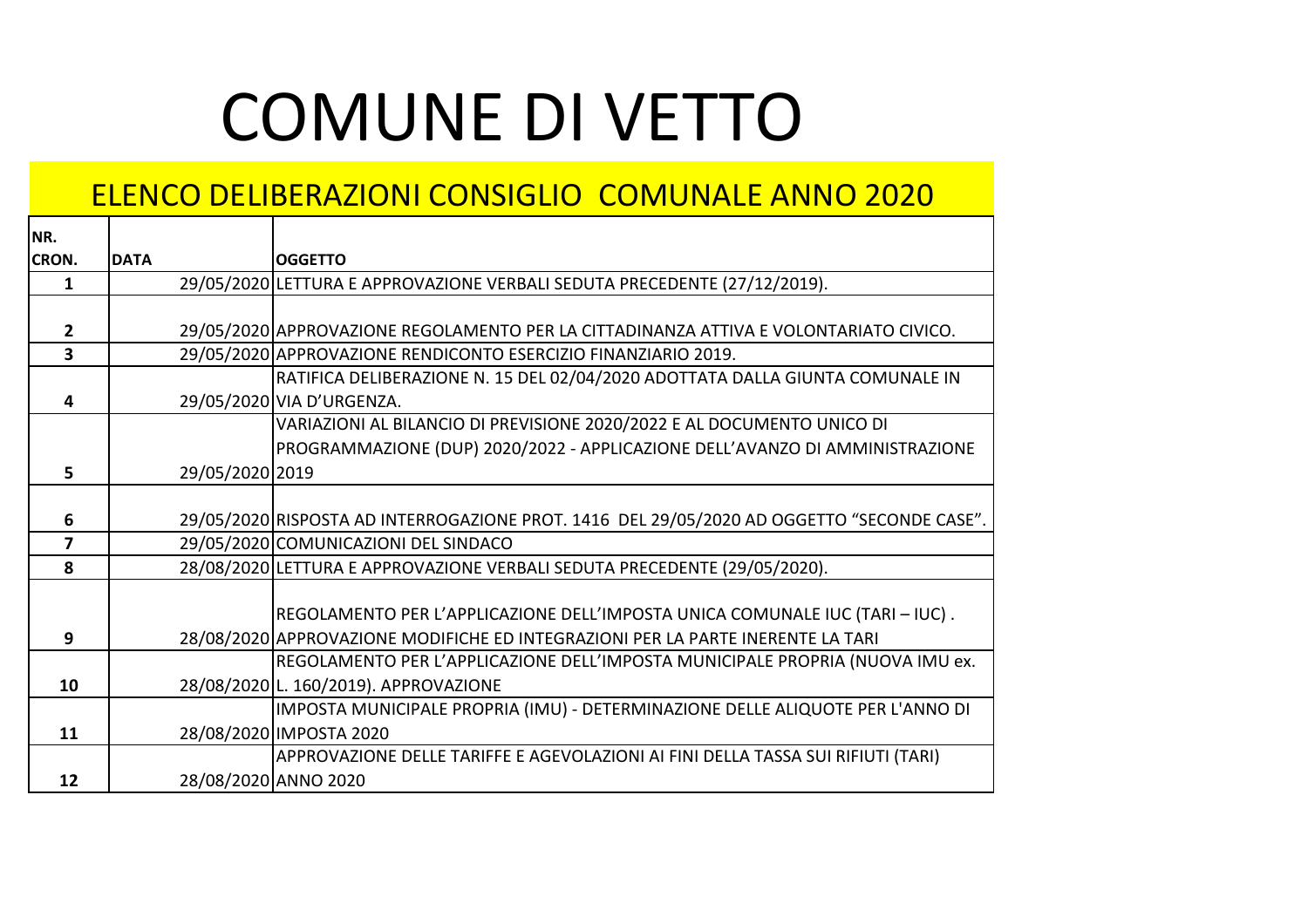|    |                      | CONFERMA DELLA VARIAZIONE DELL'ALIQUOTA DI COMPARTECIPAZIONE DELL'ADDIZIONALE        |
|----|----------------------|--------------------------------------------------------------------------------------|
| 13 |                      | 28/08/2020 COMUNALE ALL'IRPEF PER L'ANNO 2020                                        |
|    |                      | VARIAZIONI AL BILANCIO DI PREVISIONE 2020/2022, AL PIANO DELLE OPERE PUBBLICHE       |
|    |                      | 2020/2022 E AL DOCUMENTO UNICO DI PROGRAMMAZIONE (DUP) 2020/2022                     |
| 14 |                      | 28/08/2020 ASSESTAMENTO ESERCIZIO 2020                                               |
|    |                      | RISPOSTA AD INTERROGAZIONE PROT. 1993 DEL 24/06/2020 AD OGGETTO "INFILTRAZIONI       |
| 15 |                      | 28/08/2020 MAFIOSE NEL TESSUTO ECONOMICO LOCALE".                                    |
|    |                      |                                                                                      |
| 16 |                      | 28/08/2020 RISPOSTA A INTERROGAZIONE PROT. 2391 DEL 28.07.2020 AD OGGETTO "AMIANTO". |
| 17 |                      | 28/08/2020 COMUNICAZIONI DEL SINDACO                                                 |
| 18 |                      | 29/09/2020 LETTURA ED APPROVAZIONE VERBALI SEDUTA PRECEDENTE (28/07/2020).           |
|    |                      | RATIFICA DELIBERAZIONE N. 41 DEL 18/08/2020 ADOTTATA DALLA GIUNTA COMUNALE IN        |
| 19 |                      | 30/09/2020 VIA D'URGENZA.                                                            |
|    |                      | ART. 193 DLGS 18/8/2000 N. 267 PRESA D'ATTO EQUILIBRIO DELLA GESTIONE ANNO 2020 -    |
| 20 |                      | 01/10/2020 D.LGS. 23/06/2011 N. 118.                                                 |
|    |                      |                                                                                      |
|    |                      | REGOLAMENTO PER L'APPLICAZIONE DELL'IMPOSTA UNICA COMUNALE IUC (TARI - IUC).         |
| 21 |                      | 02/10/2020 APPROVAZIONE MODIFICHE ED INTEGRAZIONI PER LA PARTE INERENTE LA TARI.     |
|    |                      | DICHIARAZIONE DI INTERESSE DEL COMUNE DI VETTO ALLA CANDIDATURA DI                   |
|    |                      | ALLARGAMENTO DELLA RISERVA DI BIOSFERA MAB UNESCO DELL' "APPENNINO TOSCO             |
| 22 | 03/10/2020 EMILIANO" |                                                                                      |
| 23 |                      | 04/10/2020 COMUNICAZIONI DEL SINDACO.                                                |
| 24 |                      | 30/11/2020 LETTURA E APPROVAZIONE VERBALI SEDUTA PRECEDENTE (29/09/2020).            |
|    |                      | VARIAZIONI AL BILANCIO DI PREVISIONE 2020/2022, AL DOCUMENTO UNICO DI                |
| 25 |                      | 30/11/2020 PROGRAMMAZIONE 2020/2022 E AL PIANO DELLE OPERE PUBBLICHE 2020/2022       |
|    |                      |                                                                                      |
|    |                      | D.LGS. 23-06-2011 N. 118 - APPROVAZIONE DEL DOCUMENTO UNICO DI PROGRAMMAZIONE        |
| 26 |                      | 30/11/2020 SEMPLIFICATO (DUPS) 2021-2023, AI SENSI DELL'ART. 170 DEL TUEL 267/2000   |
|    |                      | APPROVAZIONE CONVENZIONE PER IL CONFERIMENTO ALL'UNIONE MONTANA DEI                  |
|    |                      | COMUNI DELL'APPENNINO REGGIANO DELLA GESTIONE DI FUNZIONI E SERVIZI PER LA           |
| 27 |                      | 30/11/2020 TUTELA ED IL CONTROLLO DELLA POPOLAZIONE CANINA E FELINA.                 |